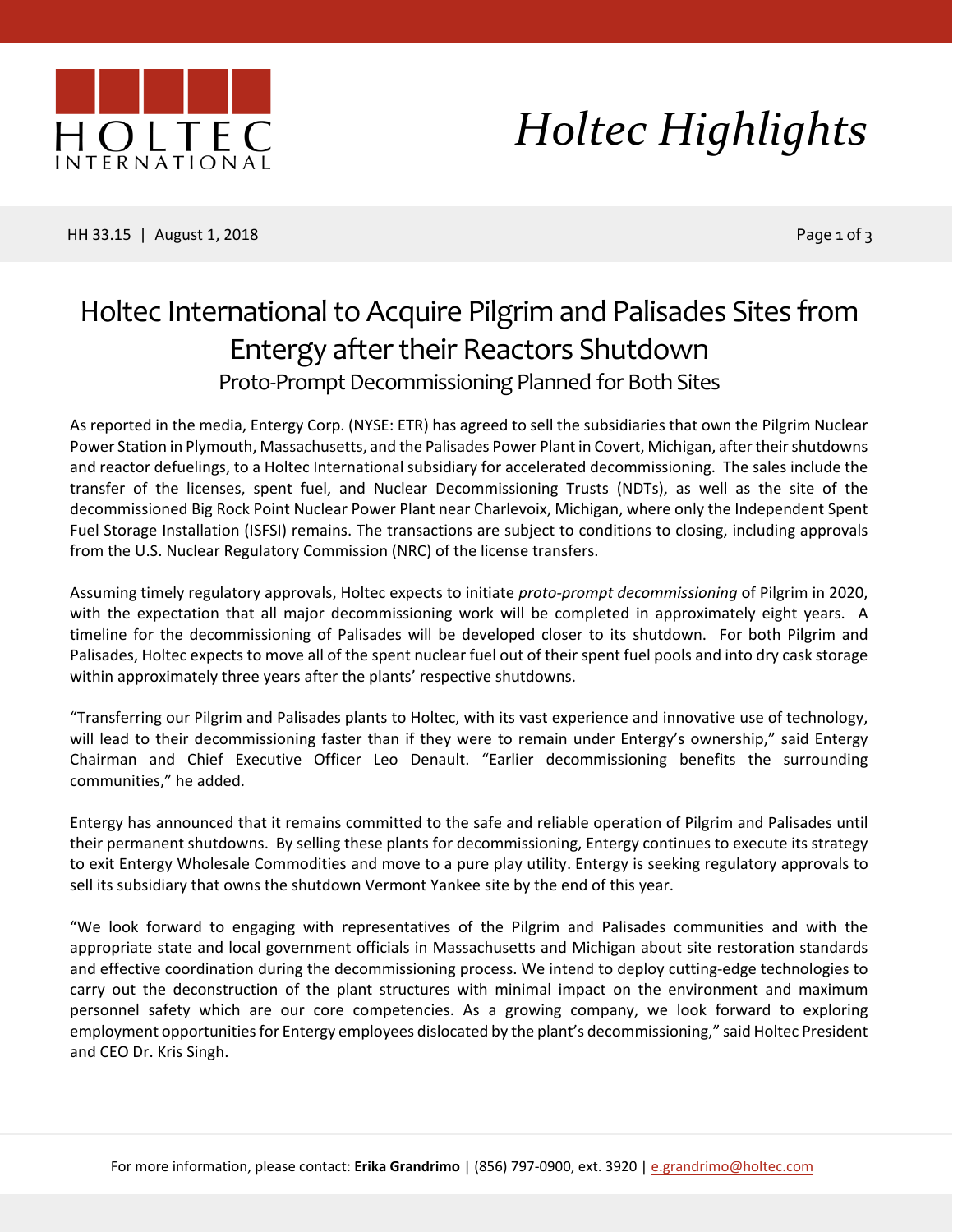

## *Holtec Highlights*

HH 33.15 | August 1, 2018 Page 2 of 3

With yesterday's announcement of the sale of Oyster Creek to Holtec, the agreement with Entergy increases Holtec's "decommissioning fleet" to four nuclear units/sites- Oyster Creek, Pilgrim, Palisades and Big Rock Point. The Company intends to leverage the strength of the fleet to transform the state-of-the-art in decommissioning into a rapidly executed, low dose and unimpeachably safe program.

Holtec and Entergy expect to file a license transfer request with the NRC in the fourth quarter of this year for Pilgrim, with transaction closing targeted by the end of 2019. For Palisades, the license transfer request would take place closer to its planned shutdown in the spring of 2022, with transaction closing expected by the end of that year.

Holtec will utilize Comprehensive Decommissioning International, LLC (CDI), a newly-formed U.S.-based joint venture company between Holtec International (USA) and SNC-Lavalin (TSX: SNC), to perform the decommissioning, including all required demolition and cleanup.

Holtec will draw on its own and its partners' safety commitment and decades of experience and expertise in decommissioning and site remediation to carry out decommissioning, which could benefit the local communities by returning these plant sites (excluding each site's used fuel storage facility) to productive use at an early date. Holtec will transfer all of the used nuclear fuel to its cask systems to be stored at the respective sites which will remain under guard at the sites, monitored during shutdown and decommissioning and subject to the NRC's oversight, until the U.S. Department of Energy removes it in accordance with its legal obligations.

### **About Holtec International**

*Holtec International is a privately held energy technology company with operation centers in Florida, New Jersey, Ohio and Pennsylvania in the US, and globally in Brazil, Dubai, India, South Africa, Spain, UK and Ukraine. Holtec's principal business concentration is in the nuclear power industry. Holtec has played a preeminent role since the 1980s by densifying wet storage in nuclear plants' spent fuel pools deferring the need for and expense of alternative measures by as much as two decades at over 110 reactor units in the US and abroad. Dry storage and transport of nuclear fuel is another area in which Holtec is recognized as the foremost innovator and industry leader with a dominant market share and an active market presence in eighteen countries. Among the Company's pioneering endeavors are the world's first below-ground Consolidated Interim Storage Facility being developed in New Mexico and a 160-Megawatt walk away safe small modular reactor, SMR-160. The SMR-160 is developed to bring cost competitive carbon-free energy to all corners of the earth including water-challenged regions. Holtec is also a major supplier of special-purpose pressure vessels and critical-service heat exchange equipment such as air-cooled condensers, steam generators, feedwater heaters, and water-cooled condensers. Virtually all products produced by*  the Company are built in its three large manufacturing plants in the US and one in India. Thanks to a solid record of *consistent profitability and steady growth since its founding in 1986, Holtec has no history of any long-term debt and*  enjoys a platinum credit rating from the financial markets. Nearly 100 US and international patents protect the *Company's intellectual property from predation by its global competitors and lend predictable stability to its business base. To learn more about Holtec International, visit: [www.holtecinternational.com.](https://na01.safelinks.protection.outlook.com/?url=http%253A%252F%252Fwww.holtecinternational.com&data=02%257C01%257Cakatell%2540entergy.com%257C3df6470fb4b14a1fe22508d5db910e48%257Ce0c134696a2d4ac3835b8ec9ed03c9a7%257C0%257C0%257C636656338417302279&sdata=oBeqMFZ7jW2whM%252FQ4XBXTq66QbamWUv41G7ydma7Co4%253D&reserved=0)*